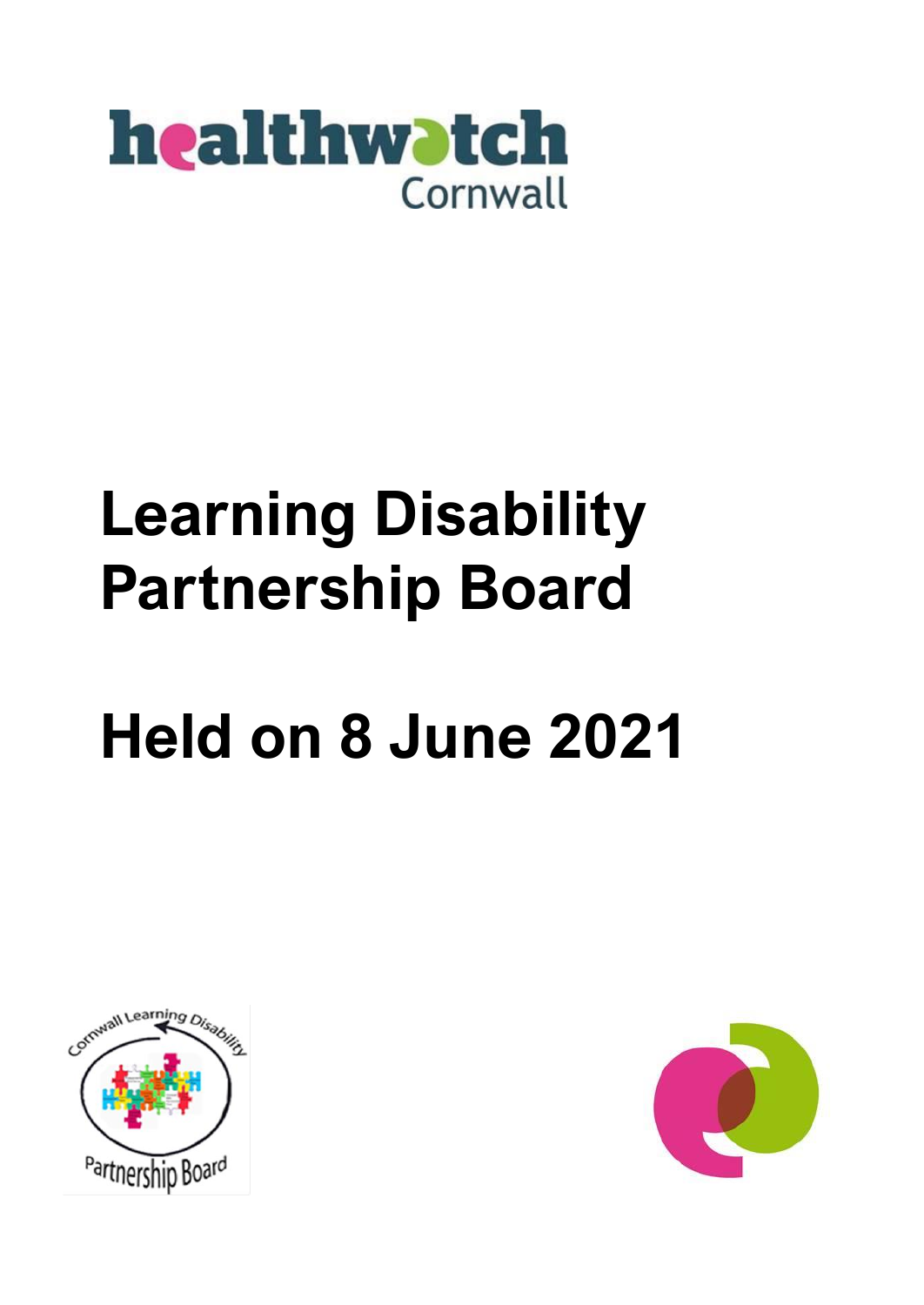## **Who was there**

| <b>Name</b>                        | <b>About them</b>                                |
|------------------------------------|--------------------------------------------------|
| Mike Hooper<br><b>Helen Newton</b> | <b>Healthwatch Cornwall</b>                      |
| <b>Allison Kirk</b>                | <b>Cornwall Partnership NHS Foundation Trust</b> |
| <b>Amanda Wilton</b>               | University Hospitals Plymouth NHS Trust          |
| Anne Bowdler                       | <b>Cornwall Partnership NHS Foundation Trust</b> |
| <b>Christine Bateman</b>           | <b>Cornwall Advocacy</b>                         |
| Dina Holder                        | The Women's Centre / DIVAs                       |
| <b>Ebony Rose Thomas</b>           | <b>Cornwall Council</b>                          |
| <b>Fliss Hedge</b>                 | <b>Cornwall People First</b>                     |
| <b>Sgt Flo Linscott</b>            | <b>Devon and Cornwall Police</b>                 |
| <b>Hannah Welch</b>                | <b>Cornwall Partnership NHS Foundation Trust</b> |
| <b>Heather Davison</b>             | <b>DIVAs and ICAN</b>                            |
| Cllr Jayne Kirkham                 | <b>Cornwall Council</b>                          |
| Jenna Pulley                       | <b>Cornwall Partners in Policymaking</b>         |
| <b>Kay Riley</b>                   | <b>DIVAs</b>                                     |
| <b>Lesley Saunders</b>             | <b>Shared Lives South West</b>                   |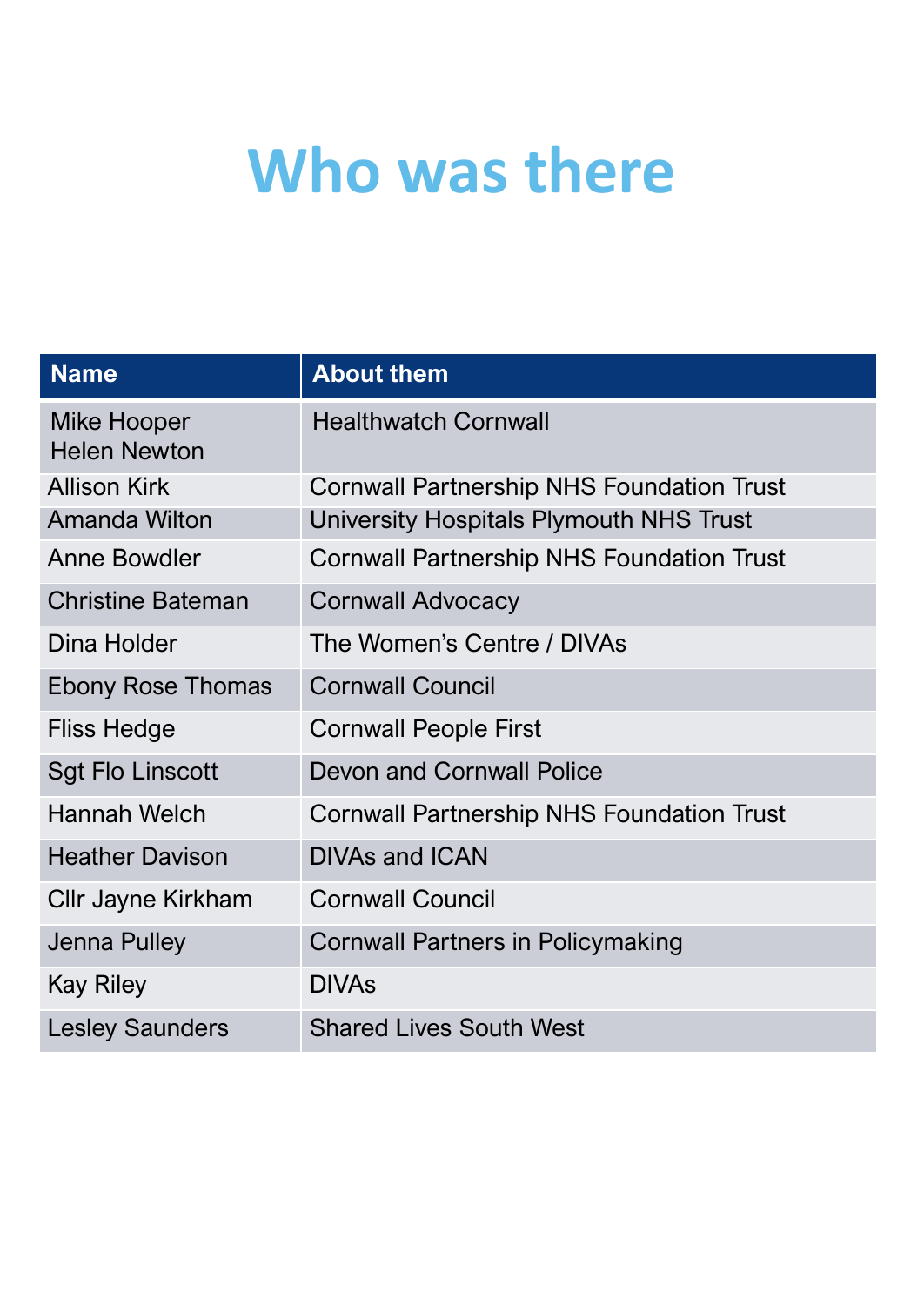## **Who was there**

| <b>Name</b>             | <b>About them</b>                                |
|-------------------------|--------------------------------------------------|
| <b>Lesley Saunders</b>  | <b>Shared Lives South West</b>                   |
| Lynda Berry             |                                                  |
| Nory Menneer            | <b>NHS Kernow Clinical Commissioning Group</b>   |
| <b>Penni Charteress</b> | The Women's Centre / DIVAs                       |
| <b>Rebecca Goodey</b>   | <b>Cornwall Partnership NHS Foundation Trust</b> |
| <b>Sam Edwards</b>      | <b>Cornwall Partnership NHS Foundation Trust</b> |
| Sandra Ward             | <b>Parent Carers Cornwall</b>                    |
| <b>Scott Fuller</b>     | <b>Isles of Scilly Council</b>                   |
| <b>Shelagh Mitchell</b> | <b>Cornwall Council</b>                          |
| <b>Steve Hillman</b>    | <b>Healthy Cornwall</b>                          |
| <b>Tamsin Tripp</b>     | <b>Cornwall Partnership NHS Foundation Trust</b> |
| <b>Tasha Milton</b>     | <b>Job Centre Plus</b>                           |
| <b>Tim Moss</b>         | <b>Healthworks for Cornwall, Pluss</b>           |
| <b>Vicki Allen</b>      | <b>Cornwall Council</b>                          |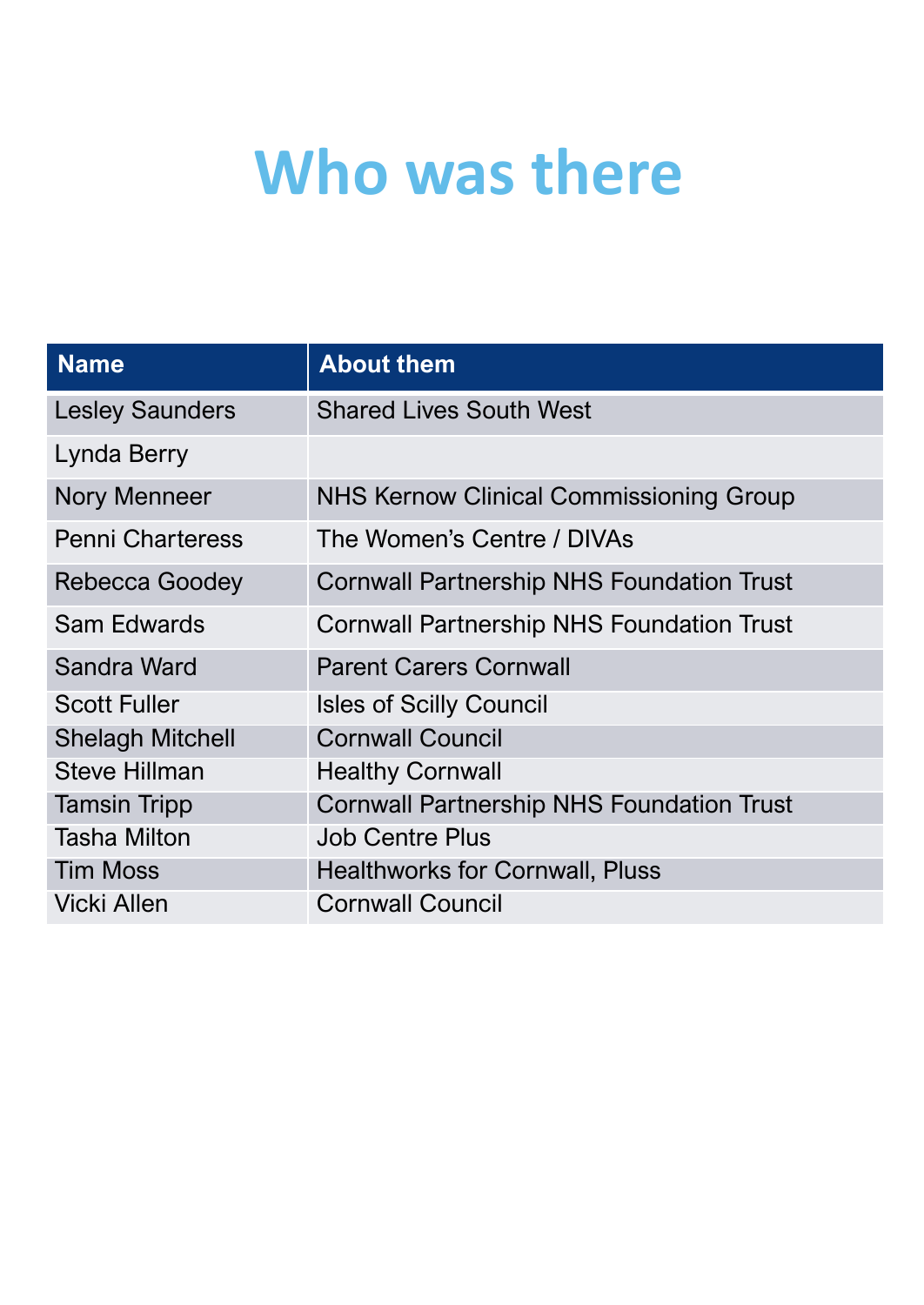### **What we talked about at the meeting**

#### **Learning Disability, Autism and Carers Service Users Event**



The group talked a lot about Day Services and Mike has sent all the information to Ann Smith at Cornwall Council.

More work is needed on the Making Disability Visible project.



Taz is still working with the hospital team on medical cards and hospital passports.



The Derriford Liaison Service for people with Autism is due to end on 20 June but the group thinks it should continue.

The Board agreed it is important.

People can email the Partnership Boards team to say they support it.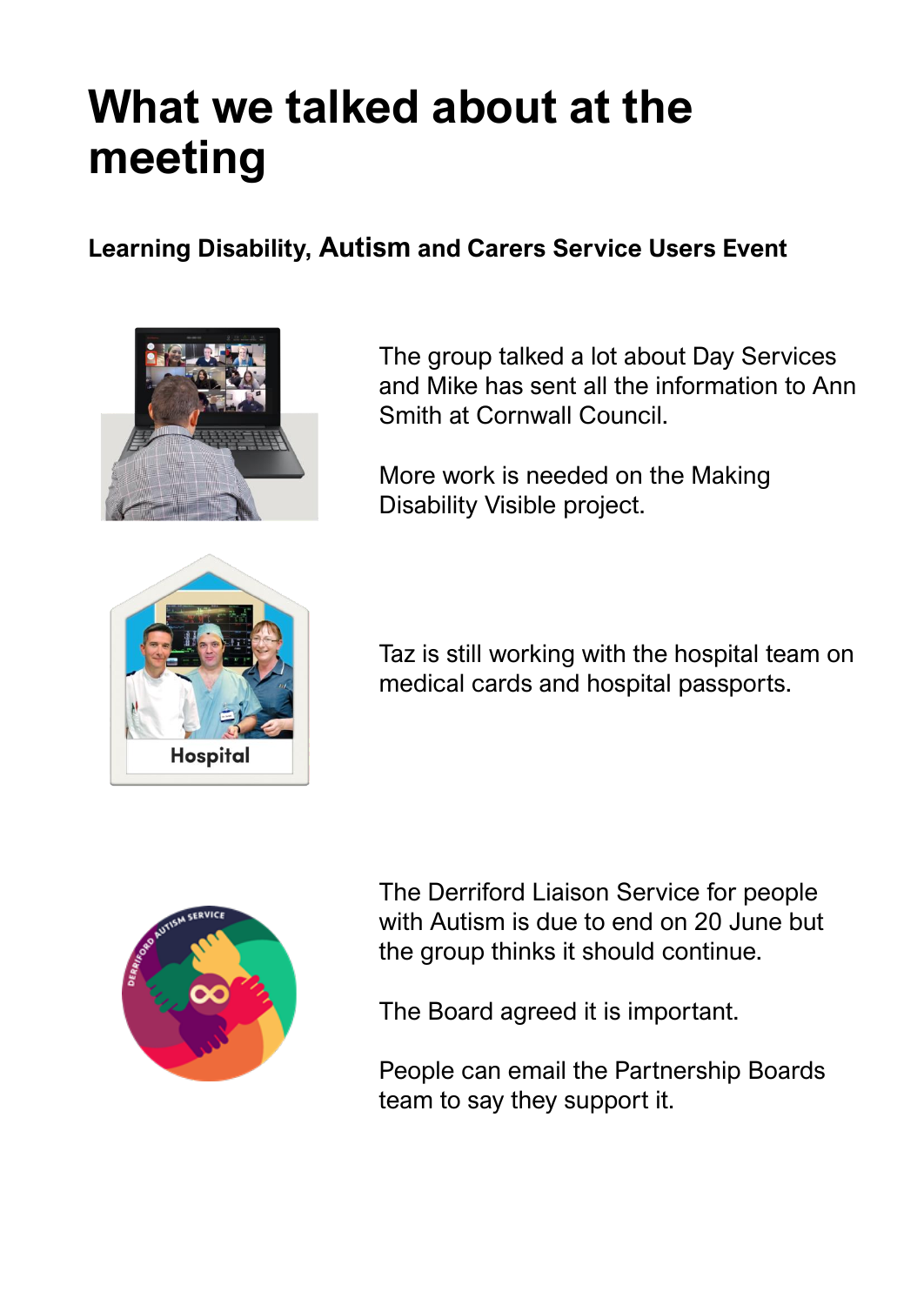#### **Day Services**



Ann Smith said that the Council is still following Covid-19 guidelines. Some buildings do not allow for social distancing.

Not all service users will get the same package as before. The type of outreach will depend on need.

All service users will get a phone call about their needs. People with most need will be called first.

#### **Learning Disability Strategy**



Ann Smith said that the Council has not put enough focus on developing services.

It now wants the LDPB to help it to develop a Learning Disability Strategy. She will say how at the next meeting.

Some of the things we will talk about are:

- Moving from childhood to adulthood
- Housing
- Health checks
- Short breaks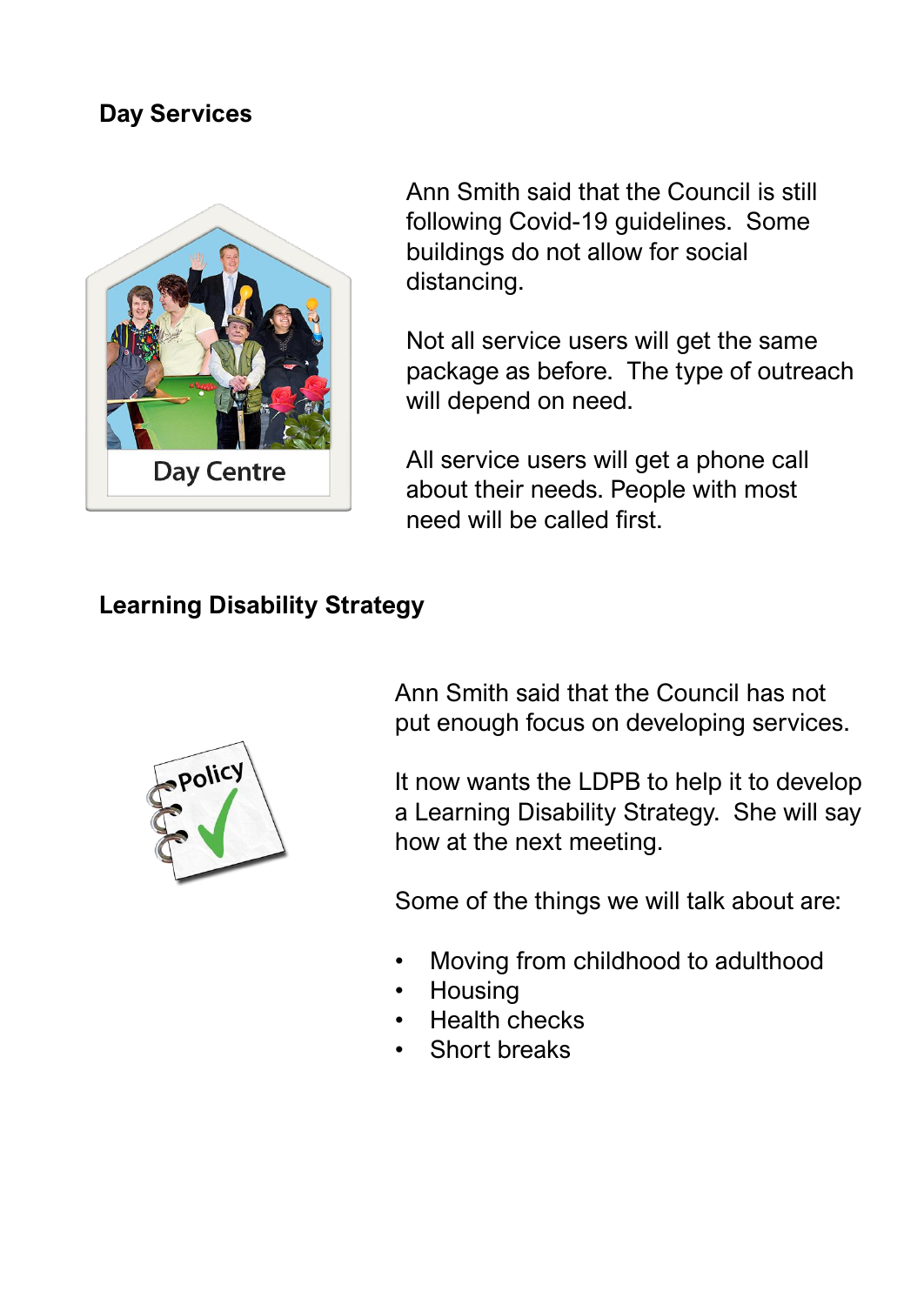#### **NHS Long Term Plan for Learning Disability and Autism**



Nory Menneer said that the Government are spending money on learning disability and Autism.

The Plan is looking at:

- Support in homes, not specialist hospitals
- The needs of people and families
- Reasonable adjustments in NHS services
- Access to annual health checks
- Stopping overmedication
- Asking people and families about their experiences more
- Regularly checking how many people with LD are in the community and what their needs are

A local three-year learning disability and Autism plan has been drafted.

Nory will update at future meetings.

![](_page_5_Picture_13.jpeg)

Amanda Wilton said that the Derriford User Group wants people from Cornwall to attend its meetings.

It helps patients with a learning disability to give their views to Derriford Hospital so services can be improved.